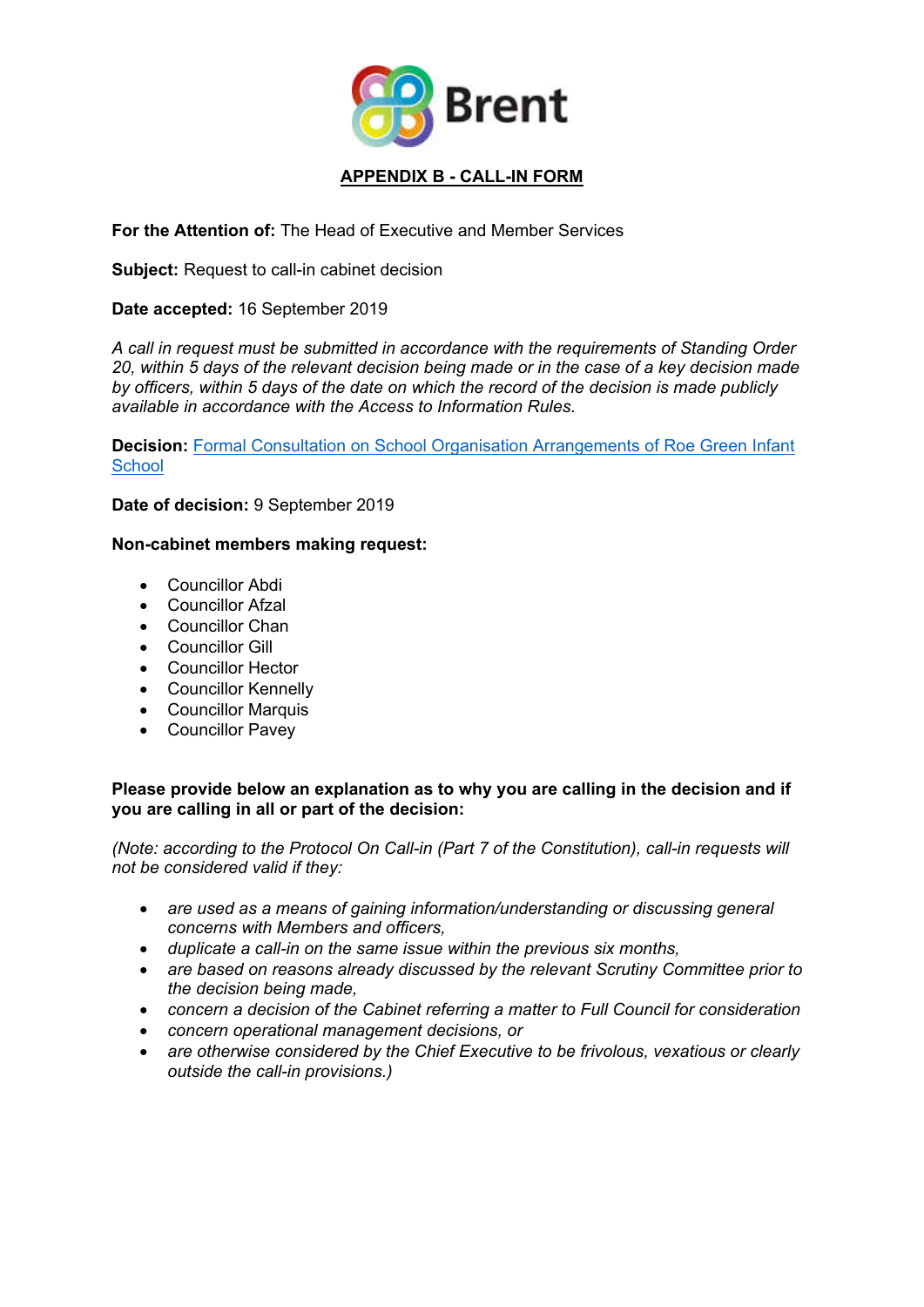*Councillor Afzal / Chan:* Historically, the Strathcona site was used as a disability centre for adults and over the last 5 years Brent have invested considerable sums of money to update the site for ongoing educational use. Below are some proposals that look to the future of education at Strathcona and what could be provided to meet the needs of teachers, other professionals, children and families.

# **Please provide below an outline alternative course of action to the decision being called in:**

## *Councillor Afzal / Chan:*

**Proposals for Additional Use at the Roe Green Strathcona site of Roe Green Infant School.**

- **1. Approved Resource Provision (A.R.P) for children with autism.** In view of the increasing need for provision for children with autism in this borough, this would be an economical option specifically for children on the high functioning end of the spectrum. As a one form entry school (RGS), two autistic children in each class would allow for an appropriate balance: the school already has enough neurotypical children. This would enable these children to access as much of the curriculum as possible in mainstream whilst providing two bases within the school (for KS1 and KS2) for the children to use as and when needed. There is opportunity to build on existing links with, for example, the Village School. Many parents of children who are high functioning autistic want their children to access mainstream education. This approach would make it possible. We have the expertise within the existing staff. The Executive Head Teacher set up and ran a similar provision very successfully within another London borough for 10 years. In addition, the Head of School is a very experienced SENCo and has worked with many autistic children and their families. The site at RGS is very well set up to meet the needs of these children because it's small, all on one level with easy access to outside areas. The ambiance of the school is calm and quiet, helping autistic children to avoid the high anxiety caused by sensory overload, and to thrive. There is enough parking and access to allow transport for children to come from across the borough. The school minibus could be used on a regular basis to take children out. With appropriate funding, this provision could be set up with immediate effect, to commence as early as Autumn 2019.
- **2. Moderate Learning Difficulties (MLD) Provision.** The proposal as outlined in paragraph 1 above could equally apply to children with moderate learning difficulties.
- **3. Community/SEND/Mental Well-being Training and Resource Hub.** The school would work closely with other agencies e.g. EPs, S & L, OTs, family support, deaf and partially sighted therapists, music and art therapists etc. to be a base for these professionals to have conversations and access relevant resources and support. This would help with staff retention. It is important to provide mental and well-being training and support for both children and teachers. Emotional well-being is high on the government agenda and surveys show that parents are more concerned about their children's well-being than with attainment. All schools must now have a member of staff who is responsible for well-being, not just for the children, but for staff. Well-being is central to the new Ofsted framework. Strathcona could also provide a safe space for professionals to work with children with emotional and social difficulties. This space could also be accessed by these professionals working with these children to address